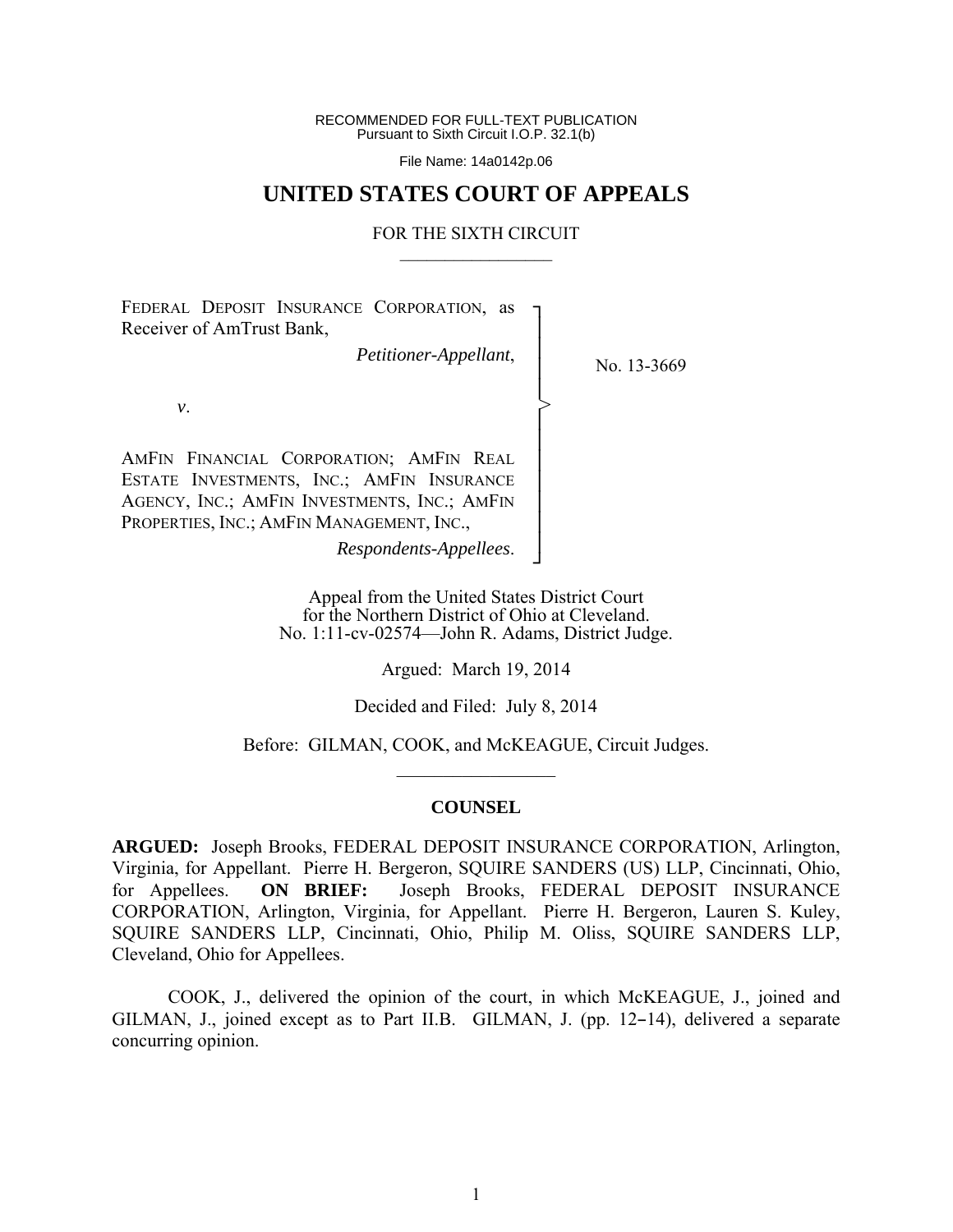# **OPINION**  $\frac{1}{2}$

 $\frac{1}{2}$ 

COOK, Circuit Judge. This case presents the question of who owns a \$170 million tax refund: a parent corporation that filed a consolidated tax return on behalf of its subsidiaries and to whom the IRS issued the refund, or the subsidiary whose net operating loss generated the refund. The answer depends on whether the parties had a debtor-creditor relationship—in which case the parent corporation owns the refund but with an obligation to repay the subsidiary—or an agency/trust relationship—in which case the subsidiary owns the refund, with the parent acting merely as an agent or trustee.

Appellee AmFin Financial Corporation ("AFC"), the parent of a group of banks that included AmTrust Bank ("AmTrust"), insists that a tax-sharing agreement ("TSA") mandates that a \$170 million tax refund ("Refund") generated by AmTrust's net losses belongs to AFC's bankruptcy estate, and that AmTrust is merely another creditor of the estate. The district court agreed, holding that the TSA unambiguously allocated the Refund to the now-bankrupt AFC. Finding the TSA silent on this issue, we reverse and remand with instructions that the district court consider extrinsic evidence concerning the parties' intent in light of Ohio agency and trust law.

I.

In 2006, AFC and its affiliates ("Affiliated Group"), including AmTrust, entered into the current TSA for the purpose of allocating tax liability. In November 2009, AFC filed for Chapter 11 bankruptcy protection, and, as part of that reorganization, the federal Office of Thrift Supervision closed AmTrust and placed it into FDIC receivership. *See In re AmTrust Fin. Corp.*, 694 F.3d 741, 745–49 (6th Cir. 2012). AFC later filed a consolidated 2008 tax return on behalf of the Affiliated Group showing a total net operating loss of \$805 million, with AmTrust's losses accounting for \$767 million of the total. After AFC took the position that any refund would belong to its bankruptcy estate, the parties agreed by stipulation to deposit refunds in a segregated account pending full adjudication of the parties' respective ownership claims. When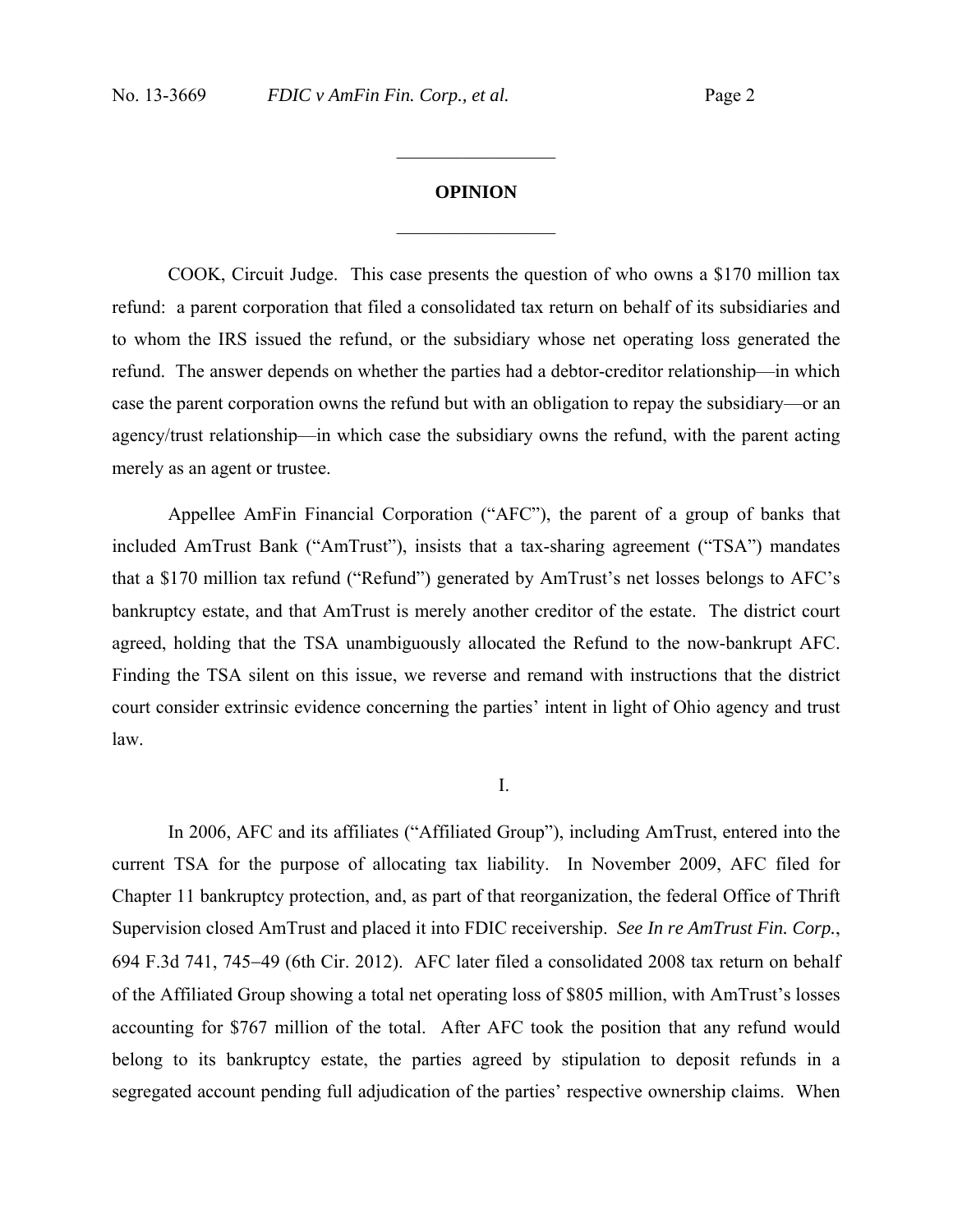the IRS issued the Affiliated Group's \$194,831,455 refund to AFC, it deposited the refund as agreed. The FDIC maintains that \$170,409,422 of that refund, plus interest, belongs to AmTrust because that portion results solely from offsetting AmTrust's 2008 net operating loss against its income in prior years. AFC concedes that AmTrust's tax situation generated the Refund.

The FDIC filed a complaint seeking a declaratory judgment that AmTrust owns the Refund. The FDIC later moved to amend its complaint after uncovering new evidence regarding the parties' intent as to the ownership of refunds. The district court denied this motion, granting AFC judgment on the pleadings instead. Borrowing another court's analysis of a different TSA, the district court reasoned that the TSA's use of terms such as "reimbursement" and "payment" definitively established a debtor-creditor relationship between AFC and its subsidiaries as to tax refunds, thereby justifying the court's awarding the Refund to AFC's bankruptcy estate. Though the FDIC proffered extrinsic evidence showing that the parties intended to create an agency or trust relationship under Ohio law with respect to tax refunds, the district court declined to consider that evidence and rejected the FDIC's trust and agency arguments without further analysis. The FDIC appeals.

## II.

We review a district court's judgment on the pleadings "using the same de novo standard of review employed for a motion to dismiss under Rule 12(b)(6)." *Tucker v. Middleburg-Legacy Place*, 539 F.3d 545, 549 (6th Cir. 2008). "For purposes of a motion for judgment on the pleadings, all well-pleaded material allegations of the pleadings of the opposing party must be taken as true, and the motion may be granted only if the moving party is nevertheless clearly entitled to judgment." *JPMorgan Chase Bank, N.A. v. Winget*, 510 F.3d 577, 581 (6th Cir. 2007). We also give fresh review to a district court's denial of a motion to amend a complaint on the basis of futility. *Total Benefits Planning Agency, Inc. v. Anthem Blue Cross & Blue Shield*, 552 F.3d 430, 437 (6th Cir. 2008).

Because the district court concluded that the TSA unambiguously allocated the Refund to AFC's bankruptcy estate, we first consider the effect of that document.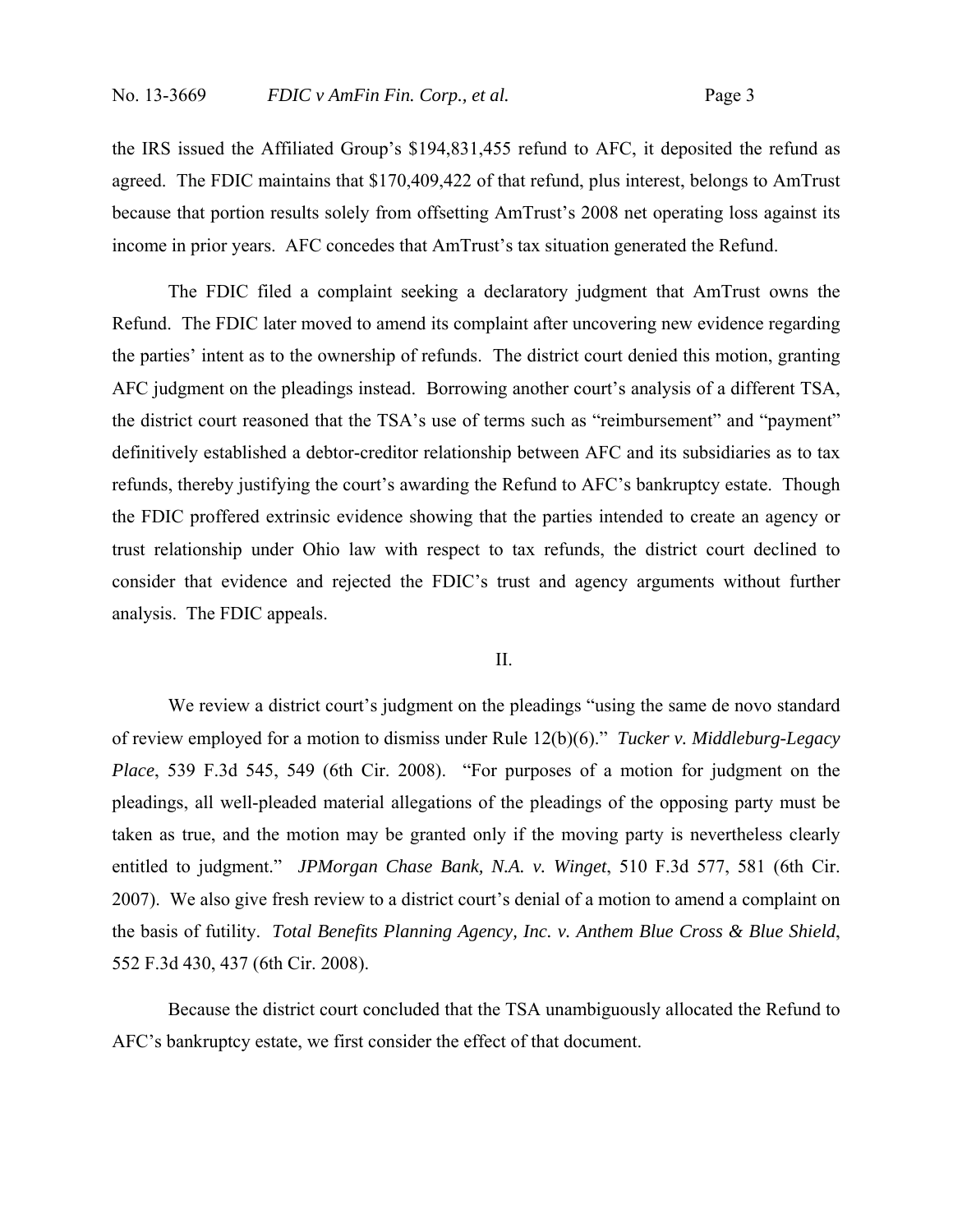## *A. The Meaning of the TSA*

Finding the TSA integrated and unambiguous, the district court concluded as a matter of law that it created a debtor-creditor relationship with respect to tax refunds between AFC and its affiliates, including AmTrust, and thus the Refund belonged to AFC's bankruptcy estate. We review de novo "a district court's conclusions regarding ambiguity in contract language." *Schachner v. Blue Cross & Blue Shield of Ohio*, 77 F.3d 889, 893 (6th Cir. 1996).

#### *1. The Text of the TSA*

The FDIC first argues that the TSA says nothing about who *owns* tax refunds issued to AFC in its role as filer of consolidated tax returns on behalf of the Affiliated Group.**<sup>1</sup>** The stated purpose of the TSA is to "specify the manner in which [the Affiliated Group] will share the Consolidated Tax Liability . . . and the manner in which certain Tax Attributes . . . are to be treated among the members of the Affiliated Group." To that end, the TSA directs that "[e]ach Affiliate shall be responsible for and shall reimburse the Paying Entity for its share of the Affiliated Group's Consolidated Tax liability." Importantly, *none* of the TSA's provisions addresses the disposition or ownership of a refund issued by the IRS to AFC in its capacity as parent of the Affiliated Group. Rather, in keeping with the TSA's purpose, section two of the TSA allocates tax liability and requires members to timely pay their shares, and section three of the TSA allows members of the Affiliated Group to use other members' net operating losses to reduce their tax liability.

AFC claims that section four of the TSA applies here "[b]y requiring that members promptly 'settle any amounts' calculated by reference to the refund." The relevant text reads:

4. **Adjustment**. In the event of any adjustment of the Consolidated Tax Liability of the Affiliated Group for any Consolidated Return year by reason of the filing of [a] . . . loss carryback refund application, . . . the respective liabilities of Common Parent and each Affiliate shall be redetermined hereunder after fully giving effect to any such adjustment, as if such adjustment had been part of the original computation; and the parties shall promptly settle any amounts owing among them.

 $\frac{1}{1}$ AFC presses that the FDIC never argued the TSA's ambiguity until its reply brief. True, the FDIC's principal brief never employs the term "ambiguous." It does, however, repeatedly say that the TSA is *silent* as to who owns the Refund. (*See, e.g.*, Appellant Br. at 36.)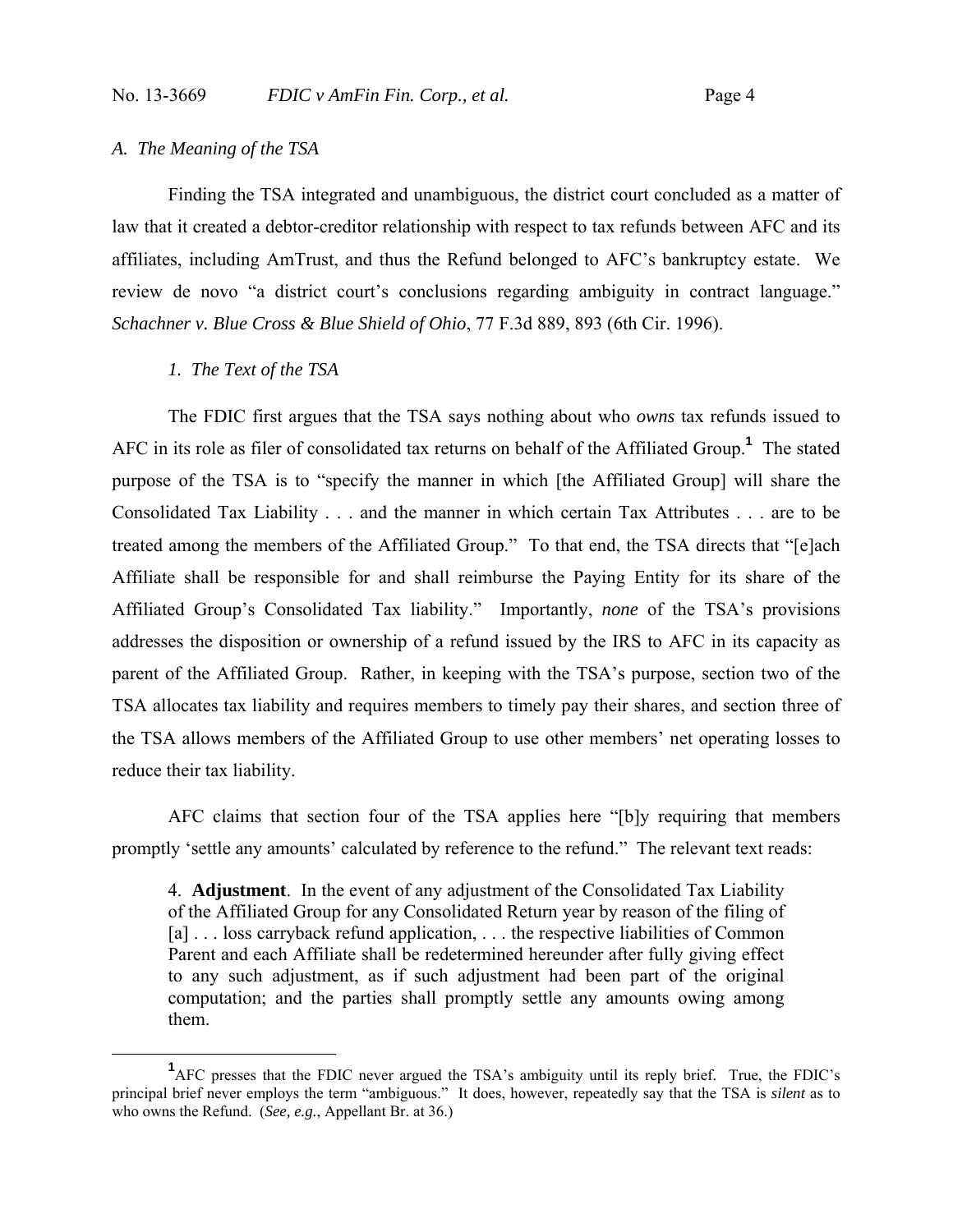This language, like the rest of the TSA, speaks only to the allocation of liability in the event of an adjustment such as a loss carryback refund. It says nothing about the ownership of such a refund, much less unambiguously establish AFC's ownership of the Refund. We thus reject AFC's argument that the text of the TSA supports its right to the Refund and agree with the FDIC that the TSA fails to address the ownership or disposition of refunds.

### *2. The District Court's Analysis*

For its part, the district court pointed to no particular provision to support its conclusion that the TSA unambiguously allocated the Refund to AFC, relying on another court's analysis of an altogether different TSA instead. *See In re IndyMac Bancorp, Inc.*, No. 2:08-bk-21752-BB, 2012 WL 1037481 (Bankr. C.D. Cal. Mar. 29, 2012) (report and recommendation), *aff'd*, 554 F. App'x 668 (9th Cir. 2014). That TSA "expressly authorize[d] [the parent corporation], in its sole discretion, to determine whether any tax refunds to which the consolidated group is entitled will be paid or credited against future tax liabilities of the consolidated group." *Id.* at \*14 (internal quotation marks omitted). That agreement also "provide[d] for 'payment' or 'reimbursement' from [the parent corporation] to the [affiliate bank] under certain conditions if [the affiliate bank] suffer[ed] losses that would have entitled it to a refund had it filed separate tax returns." *Id.* The TSA in *IndyMac* thus expressly stated the circumstances under which the parent corporation would disburse refunds to the group and gave the parent corporation discretion as to whether to distribute refunds at all. And in affirming, the Ninth Circuit explicitly referenced the fact that the TSA there "describes the process by which [the parent corporation] will allocate . . . tax refunds" and "gives [the parent corporation] 'sole discretion' to determine the 'means and manner' of ... paying refunds." *IndyMac*, 554 F. App'x at 668.

Likewise, the TSAs in other cases cited by AFC include language directly addressing the distribution of refunds. *See, e.g.*, *In re Imperial Capital Bancorp, Inc.*, 492 B.R. 25, 30 (Bankr. S.D. Cal. 2013); *In re First Cent. Fin. Corp.*, 269 B.R. 481, 490 (Bankr. E.D.N.Y. 2001). As no similar language appears in the TSA here, these cases offer AFC no support.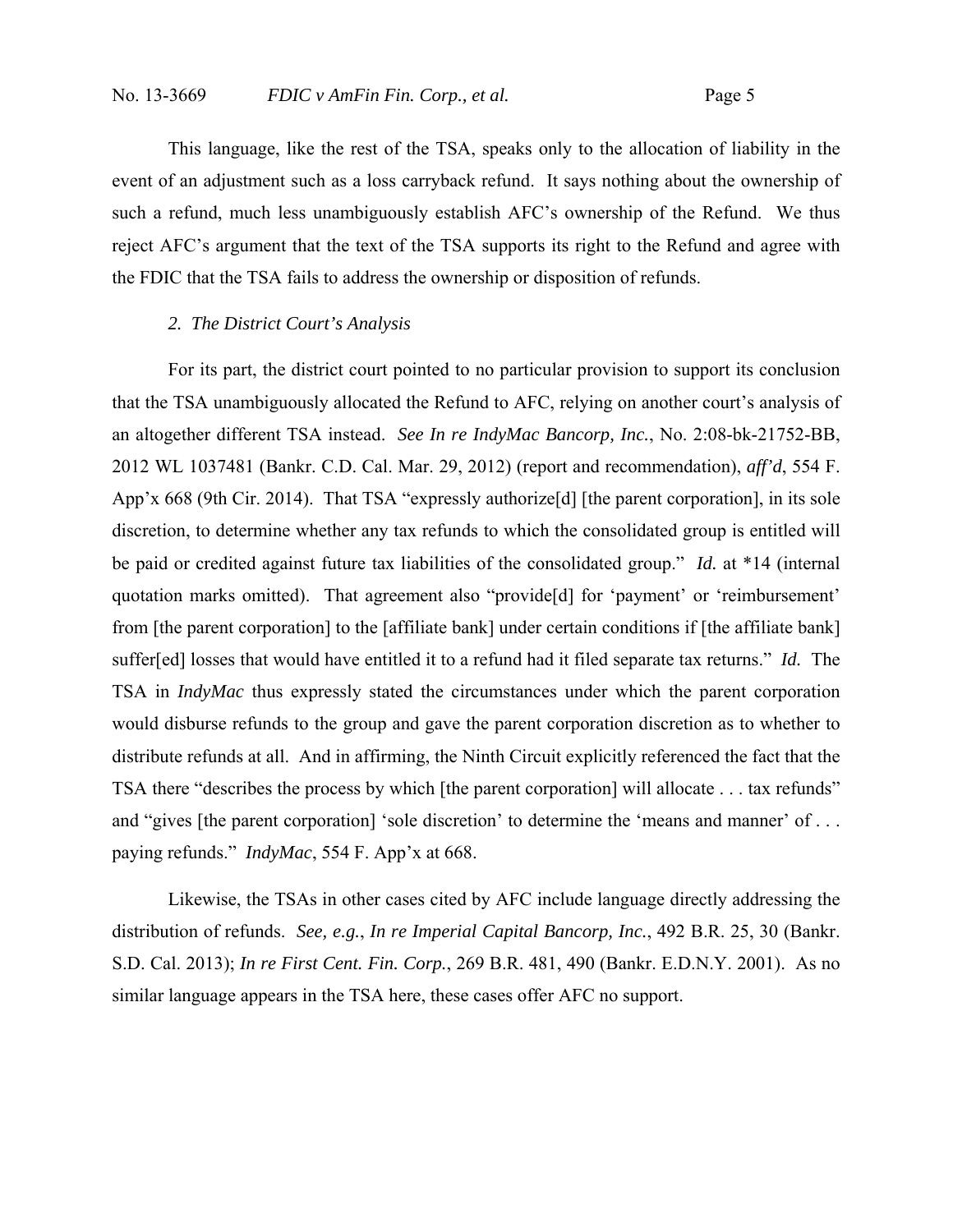### *3. The BankUnited Decision*

As pressed by the FDIC, the Eleventh Circuit persuasively rejected AFC's refundownership position in a similar case, *In re BankUnited Financial Corp.*, 727 F.3d 1100 (11th Cir. 2013). Like the district court here, the *BankUnited* bankruptcy court held that the TSA's use of terms such as "payables" and "receivables" evidenced the parties' unambiguous intent that a bank's parent company would retain tax refunds generated by the bank with only a debtor's obligation to repay the bank. *In re BankUnited Fin. Corp.*, 462 B.R. 885, 899–900 (Bankr. S.D. Fla. 2011). The Eleventh Circuit reversed, rejecting the bankruptcy court's terminology-based rationale and holding that "[w]e find no words in the TSA from which it could reasonably be inferred that the parties agreed that the [parent company] would retain the tax refunds . . . and . . . be indebted to the [b]ank." *BankUnited*, 727 F.3d at 1108. The court further explained that "[i]f . . . the parties created a debtor-creditor relationship, we would expect to find . . . protection[s] for the creditor [bank] that would help guarantee the debtor [parent company's] obligation, such as a fixed interest rate, a fixed maturity date, or the ability to accelerate payment upon default." *Id*.

Just so here: The TSA says nothing about tax refunds received by AFC on behalf of the group and includes no protections for the putative creditor, as one would expect if the parties intended a debtor-creditor relationship. And, just like *BankUnited*, AFC's straining to imbue the commonplace terms "payment" and "reimbursement" with specialized and unambiguous meaning falls flat. *See Alexander v. Buckeye Pipe Line Co.*, 374 N.E.2d 146, 150 (Ohio 1978) ("[C]ommon words appearing in a written instrument are to be given their plain and ordinary meaning unless manifest absurdity results or unless some other meaning is clearly intended from the face or overall contents of the instrument.").**<sup>2</sup>**

#### *4. Conclusion*

In sum, nothing in the TSA evidences an unambiguous intent to create a debtor-creditor relationship and thereby allocate the refund to AFC. Moreover, persuasive case law supports our conclusion that the use of terms such as "reimbursement" and "payment" need not create a

**<sup>2</sup>** <sup>2</sup>The parties agree that Ohio law controls where applicable.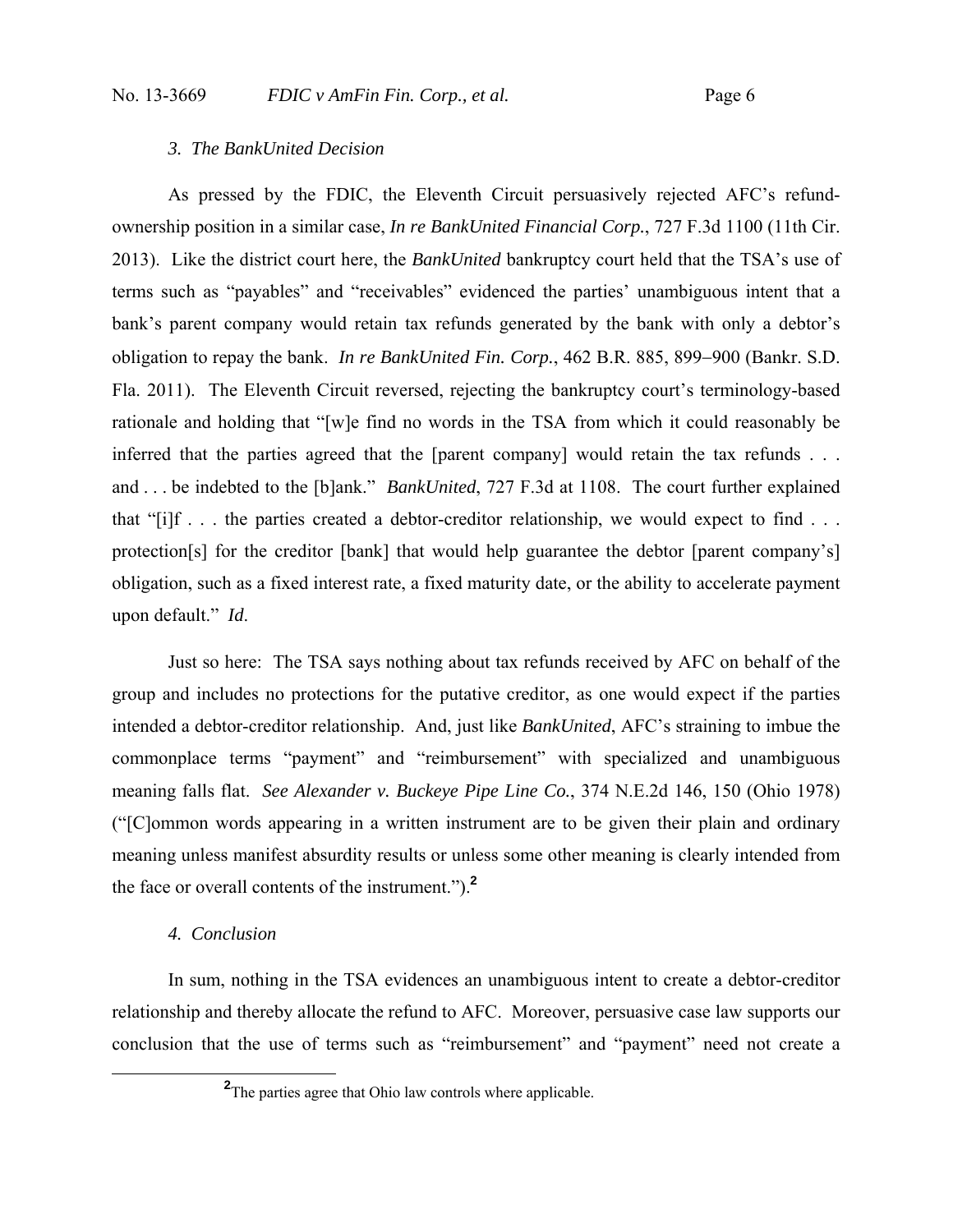debtor-creditor relationship, especially when the TSA contains no provisions to protect the creditor subsidiary's interest in the refund while it remains under AFC's control. We therefore hold that the district court erred in granting AFC judgment on the pleadings and in disallowing the FDIC's proffer of extrinsic evidence.

### *B. The Propriety of the* Bob Richards *Court's Analysis*

Finding the TSA ambiguous, we next consider the FDIC's contention that we should apply the principle first enunciated in *In re Bob Richards Chrysler-Plymouth Corp.*, 473 F.2d 262, 265 (9th Cir. 1973), that "[a]bsent any differing agreement[,] . . . a tax refund resulting solely from offsetting the losses of one member of a consolidated filing group against the income of that same member in a prior or subsequent year should inure to the benefit of that member." According to the FDIC, the Refund belongs to AmTrust under this analysis.

But this court-created "rule" is a creature of federal common law, *see In re NetBank, Inc.*, 729 F.3d 1344, 1347 n.3 (11th Cir. 2013), and, as AFC points out, federal common law constitutes "an unusual exercise of lawmaking which should be indulged only in a few restricted instances." *Cent. States, Se. & Sw. Areas Pension Fund v. Mahoning Nat'l Bank*, 112 F.3d 252, 256 (6th Cir. 1997) (internal quotation marks omitted) (quoting *Milwaukee v. Illinois*, 451 U.S. 304, 313 (1981)). In particular, the Supreme Court instructs courts to invoke federal common law only when "there is a significant conflict between some federal policy or interest and the use of state law." *O'Melveny & Myers v. FDIC*, 512 U.S. 79, 87 (1994).

This case does not call for federal common law because our precedent recognizes that "[s]tate law determines whether [property is] excluded from the debtor's estate." *In re Cannon*, 277 F.3d 838, 849 (6th Cir. 2002) (citing *Barnhill v. Johnson*, 503 U.S. 393, 398 (1992)); *see also Butner v. United States*, 440 U.S. 48, 54 (1979) ("Congress has generally left the determination of property rights in the assets of a bankrupt's estate to state law."). If Congress generally allows state law to determine the property interests subject to bankruptcy, we cannot say that this situation constitutes one of the "few restricted instances" where federal common law "should be indulged." *See Cent. States*, 112 F.3d at 256; *see also United States v. Kimbell Foods, Inc.*, 440 U.S. 715, 729 (1979) (rejecting "generalized pleas for uniformity" absent "concrete evidence that adopting state law would adversely affect" federal interests).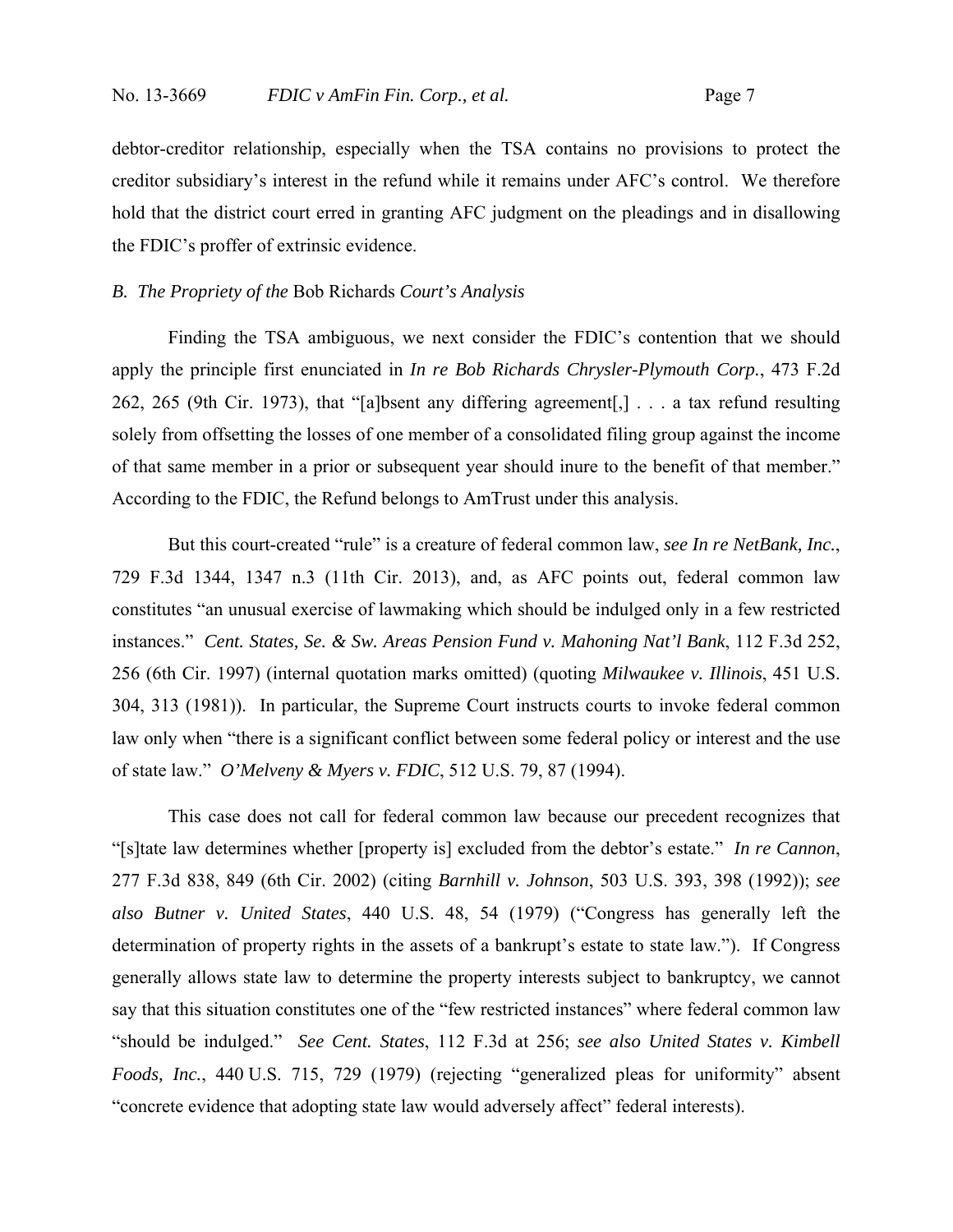The FDIC cites cases employing the *Bob Richards* analysis, but these courts bypassed the threshold question of whether federal common law should govern this issue. *See, e.g.*, *In re Prudential Lines Inc.*, 928 F.2d 565, 57071 (2d Cir. 1991); *Capital Bancshares, Inc. v. FDIC*, 957 F.2d 203, 208 (5th Cir. 1992); *In re Revco D.S., Inc.*, 111 B.R. 631, 637 (Bankr. N.D. Ohio 1990)*.* And other courts recognize that "[f]ederal law does not govern the allocation of [a consolidated filing group's] tax refunds." *BankUnited*, 727 F.3d at 1102; *see also NetBank*, 729 F.3d at 1347 n.3 (applying state law to determine ownership of a tax refund). Ohio law thus determines who owns the Refund.

#### *C. Extrinsic Evidence of a Resulting Trust or Agency Relationship Under Ohio Law*

Because the TSA says nothing about the ownership of refunds and we decline to apply federal common law, we agree with the FDIC's alternative argument that the district court must look to the evidence of the parties' intent unearthed during discovery. The FDIC contends that this evidence shows either a trust or agency relationship with respect to tax refunds, such that the Refund properly belongs to AmTrust.**<sup>3</sup>** AFC lodges a number of objections to the consideration of this evidence. None has merit.

## *1. Resulting Trust*

Under Ohio law, "a resulting trust is based on the parties' intentions." *Brate v. Hurt*, 880 N.E.2d 980, 985 (Ohio Ct. App. 2007). "A resulting trust has been defined as one . . . where the legal estate in property is transferred or acquired by one under facts and circumstances which indicate that the beneficial interest is not intended to be enjoyed by the holder of the legal title." *First Nat'l Bank of Cincinnati v. Tenney*, 138 N.E.2d 15, 17 (Ohio 1956) (internal quotation marks omitted). According to the FDIC, AFC and its affiliates intended that AFC distribute tax refunds received on behalf of the Affiliated Group as though the companies had filed separate

**<sup>3</sup>** <sup>3</sup>The FDIC asks us to review evidence not considered by the district court and conclude that AFC holds the Refund in trust for the benefit of AmTrust as a matter of law. But to decide this issue, the district court must examine "the facts and circumstances" to ascertain whether the parties intended that AmTrust would hold the beneficial interest in the Refund. *See Bilovocki v. Marimberga*, 405 N.E.2d 337, 341 (Ohio Ct. App. 1979). In the FDIC's cited case, *In re Golden Triangle Capital*, the Ninth Circuit Bankruptcy Appeals Panel considered an appeal from the trial court's grant of *summary judgment*. 171 B.R. 79, 81 (B.A.P. 9th Cir. 1994). Here, the district court, which declined the FDIC's proffer of extrinsic evidence and granted AFC *judgment on the pleadings*, must assess the evidence in the first instance.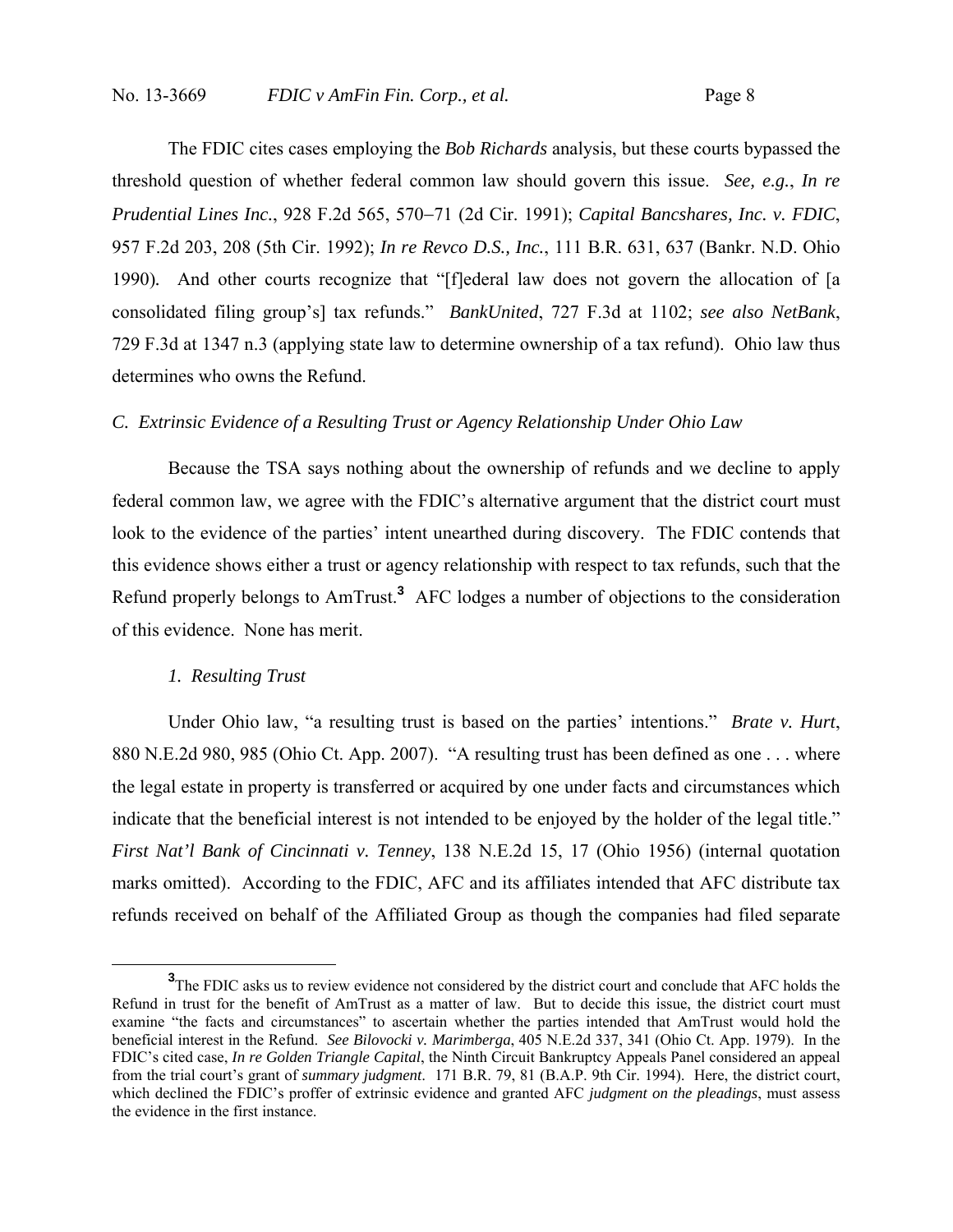tax returns, with AFC holding no beneficial interest. AFC counters that there can be no trust as a matter of law for three reasons.

First, AFC makes much of the fact that the TSA contains no language evincing a trust relationship. But the FDIC never argued that the TSA created an *express* trust; rather, the FDIC urges the court to find an *implied* resulting trust.

Second, AFC cites *In re Omegas Group, Inc.* for the proposition that the Sixth Circuit recognizes no implied trusts in bankruptcy. 16 F.3d 1443 (6th Cir. 1994). The *Omegas Group* court held that a *constructive* trust could not exclude property from a bankruptcy estate. *Id.* at 1451. The court reasoned that "[i]mposition of a constructive trust clearly thwarts the policy of ratable distribution" because "a constructive trust . . . is a remedy [and] does not exist until a plaintiff obtains a judicial decision finding him to be entitled to a judgment 'impressing' defendant's property." *Id.* (internal citations omitted). AFC maintains that this reasoning applies with equal force to resulting trusts.

But resulting trusts, unlike constructive trusts, do not subvert the policy of ratable distribution. As explained by the Ninth Circuit Bankruptcy Appellate Panel:

[T]he bankruptcy policy of ratable distribution [is implicated] only in determining whether to impose a *constructive* trust, not in applying state law governing *resulting* trusts. Enforcement of a resulting trust differs from postpetition imposition of a constructive trust in two important respects. First, a resulting trust gives effect to the intent of the parties. As such, the circumstances in which it is effective are governed by the usual standards for establishing intent, and not by the "relatively undefined" equitable considerations that govern constructive trusts. Second, because a resulting trust merely gives effect to the original will of the parties, it is effective from the date of the original transfer, and does not undermine ratable distribution among creditors who possess similar legal rights as of the petition date.

*In re Sale Guar. Corp.*, 220 B.R. 660, 667–68 (B.A.P. 9th Cir. 1998) (internal citations omitted); *see also In re Cedar Funding, Inc.,* 408 B.R. 299, 314–15 (Bankr. N.D. Cal. 2009) ("Because a resulting trust is a judicial recognition that the parties' relationship is and was always intended to be that of trustee and beneficiary, not debtor and creditor, the trust property never belongs to the debtor and does not become part of the bankrupt's estate.").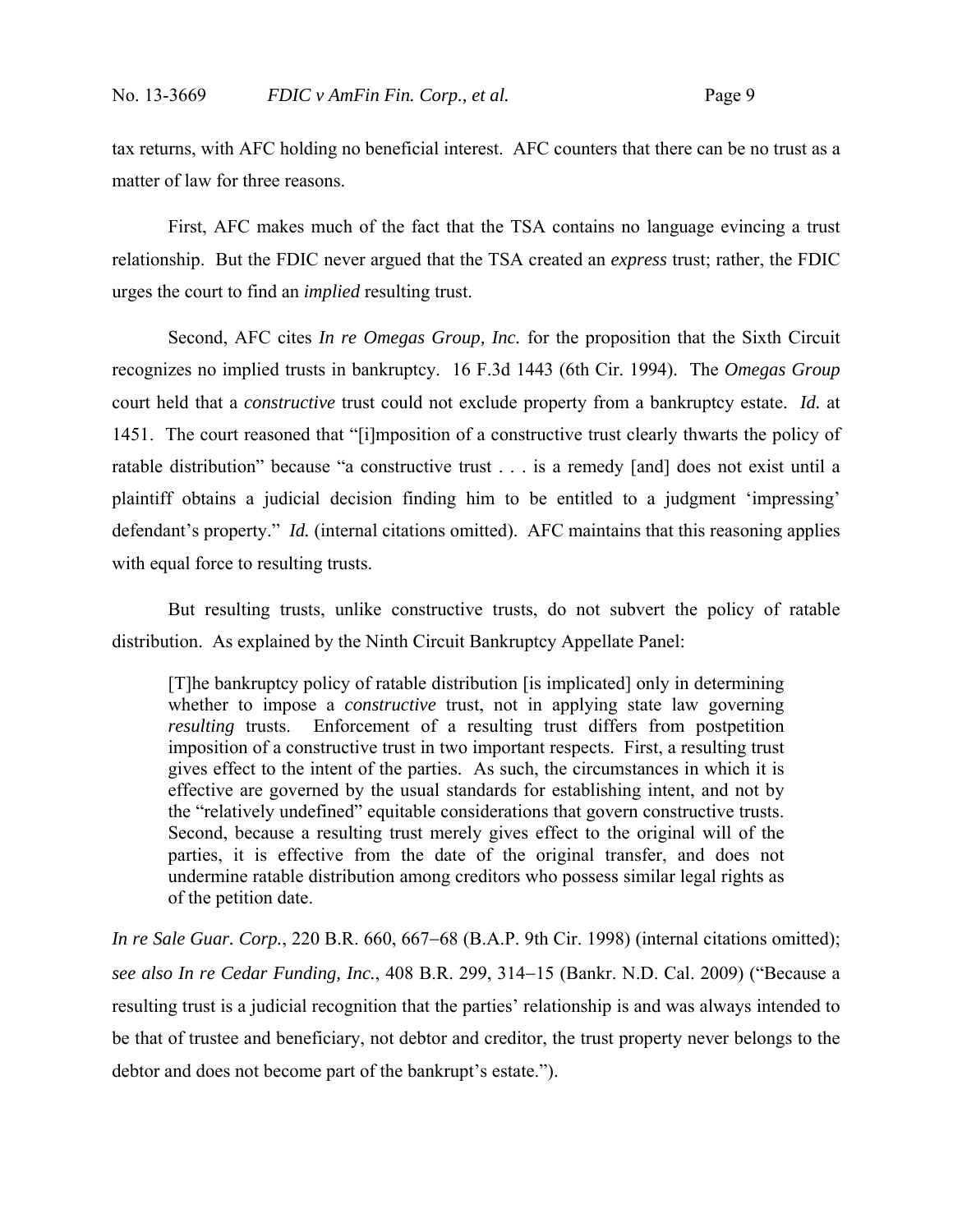This reasoning accords with our precedent clarifying the meaning and reach of *Omegas Group*. In *In re McCafferty*, we acknowledged that "the policy of ratable distribution would not be relevant where the property at issue was not subject to distribution to creditors." 96 F.3d 192, 196 (6th Cir. 1996) (citing *Begier v. IRS*, 496 U.S. 53, 58 (1990)). Here, the FDIC says that the parties never intended refunds to belong to AFC in the first place. AFC's reliance on *Omegas Group* therefore misses the mark.

Last, AFC notes that Ohio law "generally" recognizes resulting trusts in three situations: "(1) purchase-money trusts, (2) instances where an express trust does not exhaust the res given to the trustee, and (3) where express trusts fail, in whole or in part." *Univ. Hosps. of Cleveland, Inc. v. Lynch*, 772 N.E.2d 105, 117 (Ohio 2002). Because none of these situations presents itself, AFC insists that the FDIC's trust theory cannot succeed. But the court in *Lynch* did not purport to set forth an exclusive list of recognizable resulting trusts. Indeed, Ohio courts frequently recognize resulting trusts in other situations. *See, e.g.*, *Woodward v. Kleese*, No. 2007-T-0002, 2007 WL 2822753, at \*5 (Ohio Ct. App. Sept. 28, 2007) (affirming imposition of resulting trust when circumstances showed transferred money was to be returned to the transferor upon request); *Bell v. Straight, Inc.*, 707 F. Supp. 325, 329 (S.D. Ohio 1989) (recognizing viability of resulting-trust theory when plaintiffs alleged they contributed money to a charity for a specific purpose but the charity failed to use money for that purpose). These cases underscore the key resulting-trust inquiry: whether the parties intended the recipient of the property to also hold the beneficial interest.

## *2. Agency Relationship*

The FDIC's evidence might also establish an agency relationship. An agency-principal relationship exists in Ohio "when one party exercises the right of control over the actions of another, and those actions are directed toward the attainment of an objective which the former seeks." *Hanson v. Kynast*, 494 N.E.2d 1091, 1094 (Ohio 1986). AFC repeats its mantra that the court may not consider any extrinsic evidence because the TSA "governs tax matters[] and . . . is unambiguous." But as discussed above, the TSA says nothing concerning the disposition and ownership of Affiliated Group members' shares of tax refunds. And Ohio law instructs that courts may consider extrinsic evidence if "the language of a contract is unclear or ambiguous, or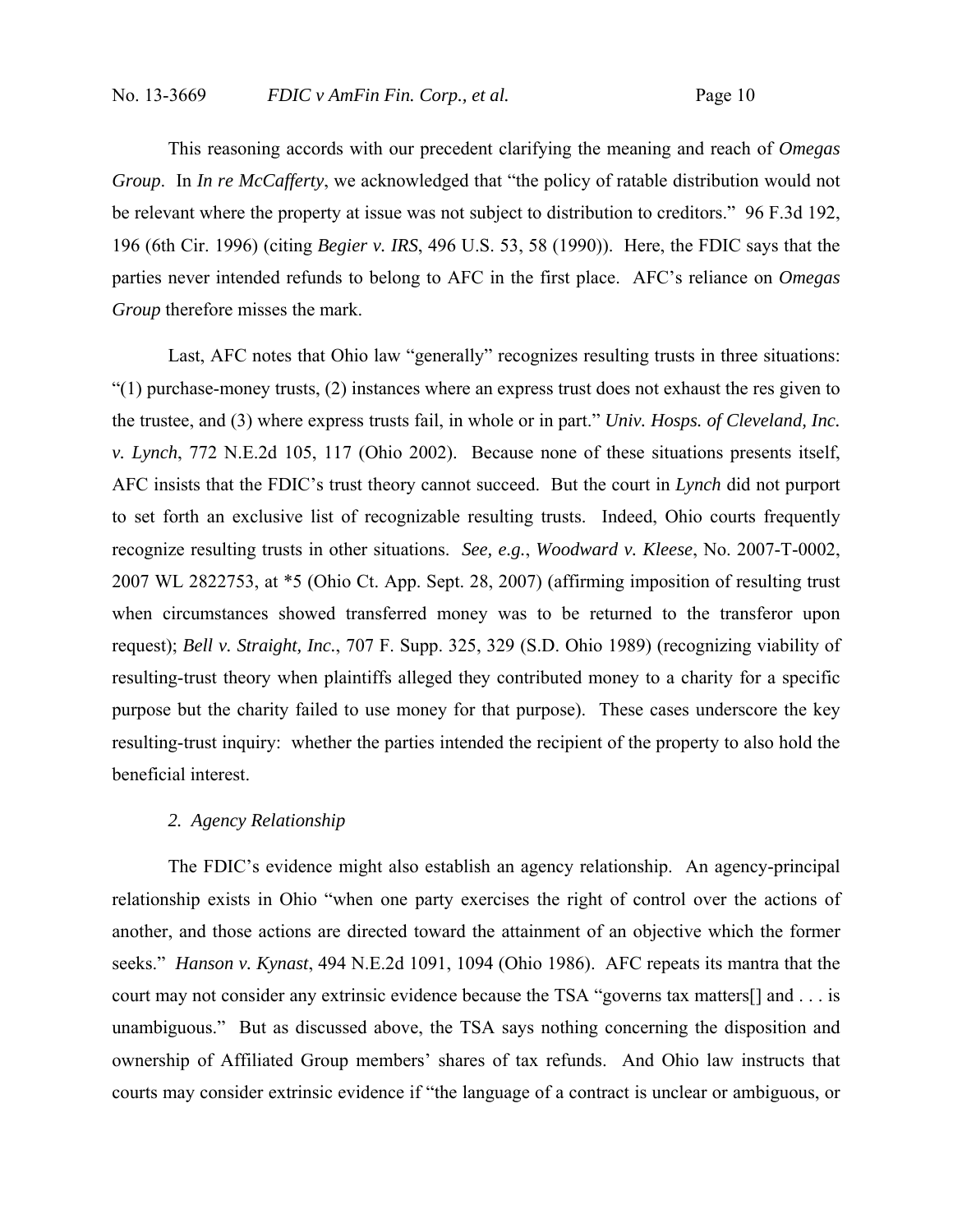when the circumstances surrounding the agreement invest the language of the contract with a special meaning." *Huff v. FirstEnergy Corp.*, 957 N.E.2d 3, 7 (Ohio 2011). "Consequently, regardless of the contract language, an agency relationship could have existed" between AFC and members of the Affiliated Group, depending on what the FDIC's evidence shows. *See Grigsby v. O.K. Travel*, 693 N.E.2d 1142, 1144 (Ohio Ct. App. 1997).

### III.

For these reasons, we REVERSE and REMAND for proceedings consistent with this opinion.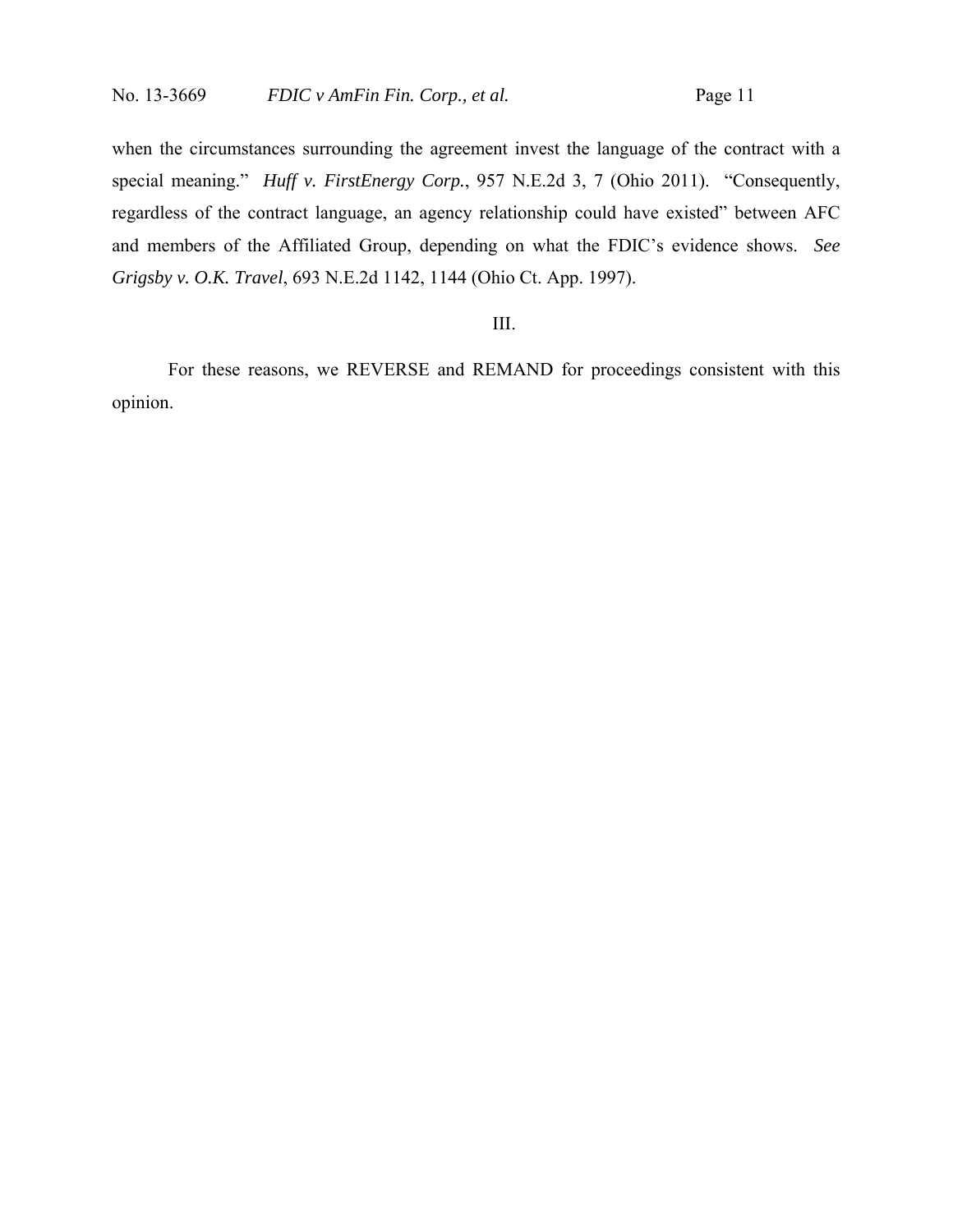# **CONCURRENCE**  $\mathcal{L}_\text{max}$  , we are the set of the set of the set of the set of the set of the set of the set of the set of the set of the set of the set of the set of the set of the set of the set of the set of the set of the set of

 $\mathcal{L}_\text{max}$  , we are the set of the set of the set of the set of the set of the set of the set of the set of the set of the set of the set of the set of the set of the set of the set of the set of the set of the set of

RONALD LEE GILMAN, Circuit Judge, concurring. I agree with the result reached by the lead opinion and with all of its analysis other than in Part II.B., which is titled "*The Propriety of the* Bob Richards *Court's Analysis.*" The lead opinion in Part II.B. rejects what it characterizes as the federal common-law rule set forth in *Western Dealer Management, Inc. v. England* ("*In re Bob Richards Chrysler—Plymouth Corp.*"), 473 F.2d 262 (9th Cir. 1973), and instead instructs the district court to look solely to state law in deciding whether AFC (the bank holding company) or AmTrust (the bank) owns the tax refund in question.

In contrast to the lead opinion, I do not read the *Bob Richards* decision as requiring an "either-or" choice between federal and state law. The key holding of that case is as follows:

[W]here there is an explicit agreement, or where an agreement can fairly be implied, as a matter of state corporation law the parties are free to adjust among themselves the ultimate tax liability. But in the instant case the parties made no agreement concerning the ultimate disposition of the tax refund. Absent any differing agreement[,] we feel that a tax refund resulting solely from offsetting the losses of one member of a consolidated filing group against the income of that same member in a prior or subsequent year should inure to the benefit of that member.

*Id.* at 264–65. That is, *Bob Richards* held that courts should first look to state corporate and contract law to resolve doubts in situations such as this and, only if the court comes up empty handed, should the court then allocate the refund to the entity that generated the refund because federal tax law does not change the ownership of the refund.

This view appears to have gained general acceptance since the Ninth Circuit issued its decision in 1973. In *In re Prudential Lines Inc.*, 928 F.2d 565 (2d Cir. 1991), for example, the Second Circuit considered whether a parent or a subsidiary owned a net operating loss that had been accrued by the subsidiary prior to the subsidiary entering bankruptcy. The Second Circuit first acknowledged that "where there is an explicit agreement, or where an agreement can fairly be implied, as a matter of state corporation law the parties are free to adjust among themselves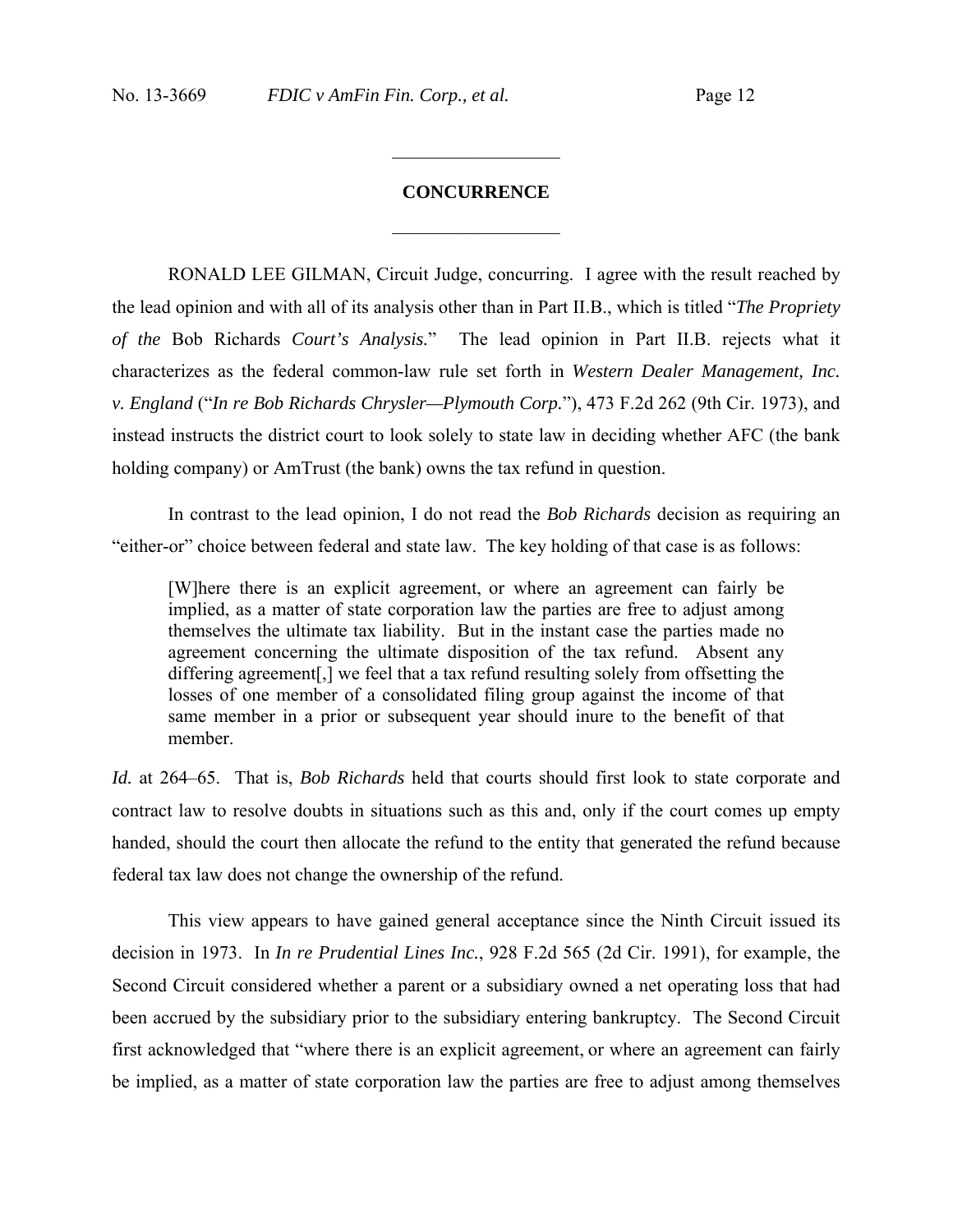the ultimate tax liability." *Id.* at 570 (quoting *Bob Richards*, 473 F.2d at 265). But the Second Circuit concluded that "[t]here was no explicit agreement between [the parent] and [the subsidiary] as to the allocation of [the subsidiary's net operating loss]. [And] [w]e discern no such implied agreement." *Id* at 570–71. The court then concluded "that a corporation does not lose any interest it had in the right to use its [net operating loss] to offset income because of its status in a group of affiliated corporations that file a consolidated tax return." *Id.* at 571. In other words, the requirement that companies file consolidated tax returns caused no change in ownership of the losses or proceeds associated therewith.

The Fifth Circuit followed a similar approach in *Capital Bancshares, Inc. v. Federal Deposit Insurance Corp*., 957 F.2d 203 (5th Cir. 1992). Considering whether a parent or a bankrupt subsidiary owned a tax refund paid to the parent, the court reasoned: "Following the *In re Bob Richards* reasoning, the refund is the property of the Bank in the absence of a contrary agreement." *Id.* at 208.

This brings us to two more recent decisions in the Eleventh Circuit. The first is *In re BankUnited Financial Corp*, 727 F.3d 1100 (11th Cir. 2013), *cert. denied*, 134 S. Ct. 1505 (2014), where the Eleventh Circuit considered whether a tax refund generated by an insolvent bank was owned by the bank or by the bank's holding company that filed the consolidated tax return. It framed the dispositive question as "a matter of contract interpretation," *id.* at 1104, and ultimately concluded, based on an analysis of the Tax Sharing Agreement, that the tax refund should be distributed to the bank, *id*. at 1109.

The Eleventh Circuit quickly returned to the same issue in *In re NetBank, Inc.*, 729 F.3d 1344 (11th Cir. 2013). Again considering the tax-sharing agreement before it, the Eleventh Circuit concluded as follows:

Following the *BankUnited* decision, and implementing the express provision in the instant TSA, we apply state contract law—i.e., Georgia contract law. We note, however, that the outcome of the instant case would not be different if the "*Bob Richards* rule" were applied. We conclude that the intent of the parties expressed in the TSA—the controlling factor under either Georgia contract law or the federal common law as articulated in the "*Bob Richards* rule"—created an agency relationship.